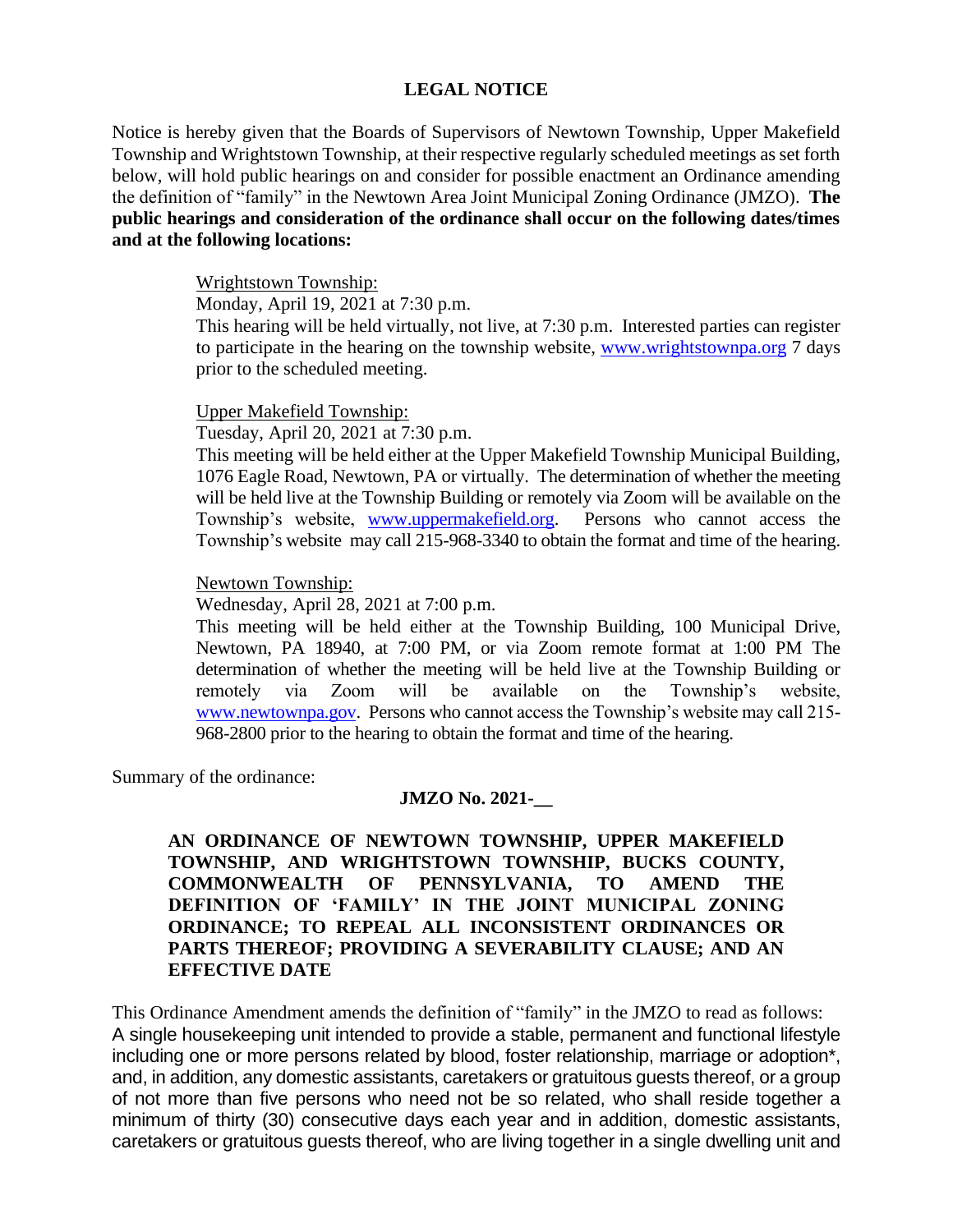maintaining a common household with single cooking facilities. A roomer, boarder, or lodger shall not be considered a member of the family. The limit of not more than five persons unrelated by blood, foster relationship, marriage or adoption shall not apply to persons protected under the Federal Fair Housing Act, 42 U.S.C. §3601 et. seq. or the Americans with Disabilities Act.

\**Our intention in this Ordinance is to express our concern for the stability and permanency of the neighborhood, and not to pass judgment on the life style choices of those who live in the household for an extended period of time. We seek only to avoid transiency, which tends to disrupt the, "sense of community and shared commitment to the common good." Albert v. Zoning Hearing Board of N. Abington Twp., 854 A.2d 401, 410 (Pa. 2004)." There is no intent to discriminate either expressed nor implied beyond the stated meaning herein."*

**Section 2-**Repeals inconsistent ordinances.

**Section 3**-Severability Clause.

**Section 4-This section provides that the ordinance will be effective upon enactment by all three** municipalities.

A true and correct copy of the full text of the Ordinance Amendment is available to any interested party for inspection and/or copying on the website of each municipality [\(www.uppermakefield.org](http://www.uppermakefield.org/)  [www.wrightstownpa.org](http://www.wrightstownpa.org/) and [www.newtownpa.gov\)](http://www.newtownpa.gov/), at the offices of each township (see addresses above; Wrightstown Township Municipal Building is located at 2203 Second Street Pike, Wrightstown, PA) and available for inspection at the offices of this newspaper and the Bucks County Law Library during normal business hours. **ALL INTERESTED PARTIES ARE INVITED TO ATTEND AND PARTICIPATE IN THIS HEARING.**

> GRIM, BIEHN & THATCHER **Solicitors** 104 So. Sixth Street P.O. Box 215 Perkasie, PA 18944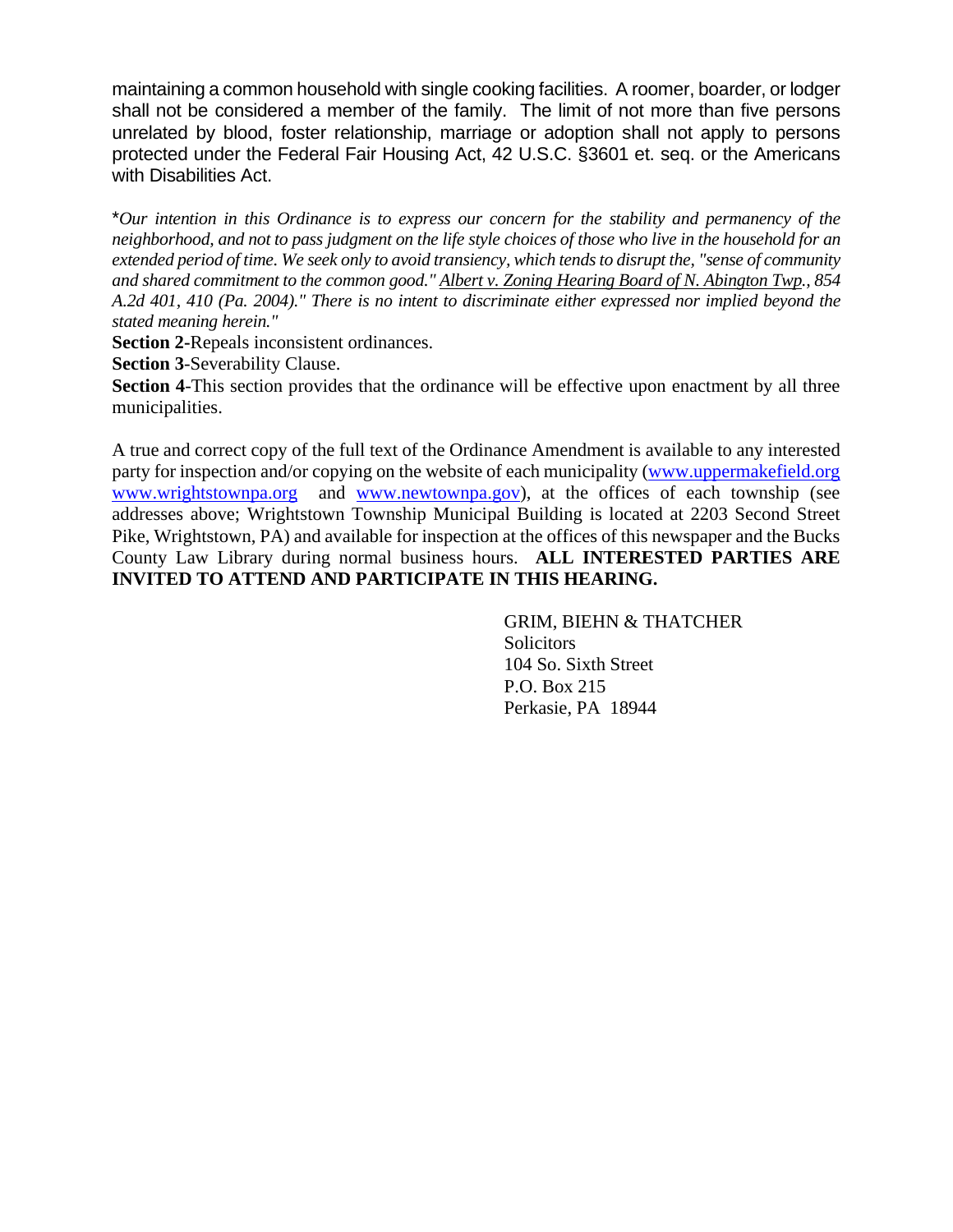# **ORDINANCE #\_\_\_\_\_\_**

**AN ORDINANCE OF THE TOWNSHIP OF NEWTOWN, THE TOWNSHIP OF UPPER MAKEFIELD AND THE TOWNSHIP OF WRIGHTSTOWN, BUCKS COUNTY, COMMONWEALTH OF PENNSYLVANIA, TO AMEND THE DEFINITION OF "FAMILY" IN THE JOINT MUNICIPAL ZONING ORDINANCE; TO REPEAL ALL INCONSISTENT ORDINANCES OR PARTS THEREOF; PROVIDING A SEVERABILITY CLAUSE; AND AN EFFECTIVE DATE**

# **BACKGROUND AND PURPOSE**

- **1.** The Townships of Newtown, Upper Makefield and Wrightstown ("Townships") have enacted the Newtown Area Joint Municipal Zoning Ordinance, as amended ("JMZO"); and
- **2.** The Townships have determined that it is necessary and appropriate to amend the JMZO definition of "family" to insure the continuation of values and essential nontransient character of the Townships' residential zoning districts and the stability of the community;

# **SECTION 1 Amendment of Section 233 Definition of "Family"**

Section 233 of the JMZO is hereby amended to revise the definition of "Family" to read as follows:

A single housekeeping unit intended to provide a stable, permanent and functional lifestyle including one or more persons related by blood, foster relationship, marriage or adoption\*, and, in addition, any domestic assistants, caretakers or gratuitous guests thereof, or a group of not more than five persons who need not be so related, who shall reside together a minimum of thirty (30) consecutive days each year and in addition, domestic assistants, caretakers or gratuitous guests thereof, who are living together in a single dwelling unit and maintaining a common household with single cooking facilities. A roomer, boarder, or lodger shall not be considered a member of the family. The limit of not more than five persons unrelated by blood, foster relationship, marriage or adoption shall not apply to persons protected under the Federal Fair Housing Act, 42 U.S.C. §3601 et. seq. or the Americans with Disabilities Act.

\**Our intention in this Ordinance is to express our concern for the stability and permanency of the neighborhood, and not to pass judgment on the life style choices of those who live in the household for an extended period of time. We seek only to avoid transiency, which tends to disrupt the, "sense of community and shared commitment to the common good." Albert v. Zoning Hearing Board of N. Abington Twp., 854 A.2d 401, 410 (Pa. 2004)." There is no intent to discriminate either expressed nor implied beyond the stated meaning herein."*